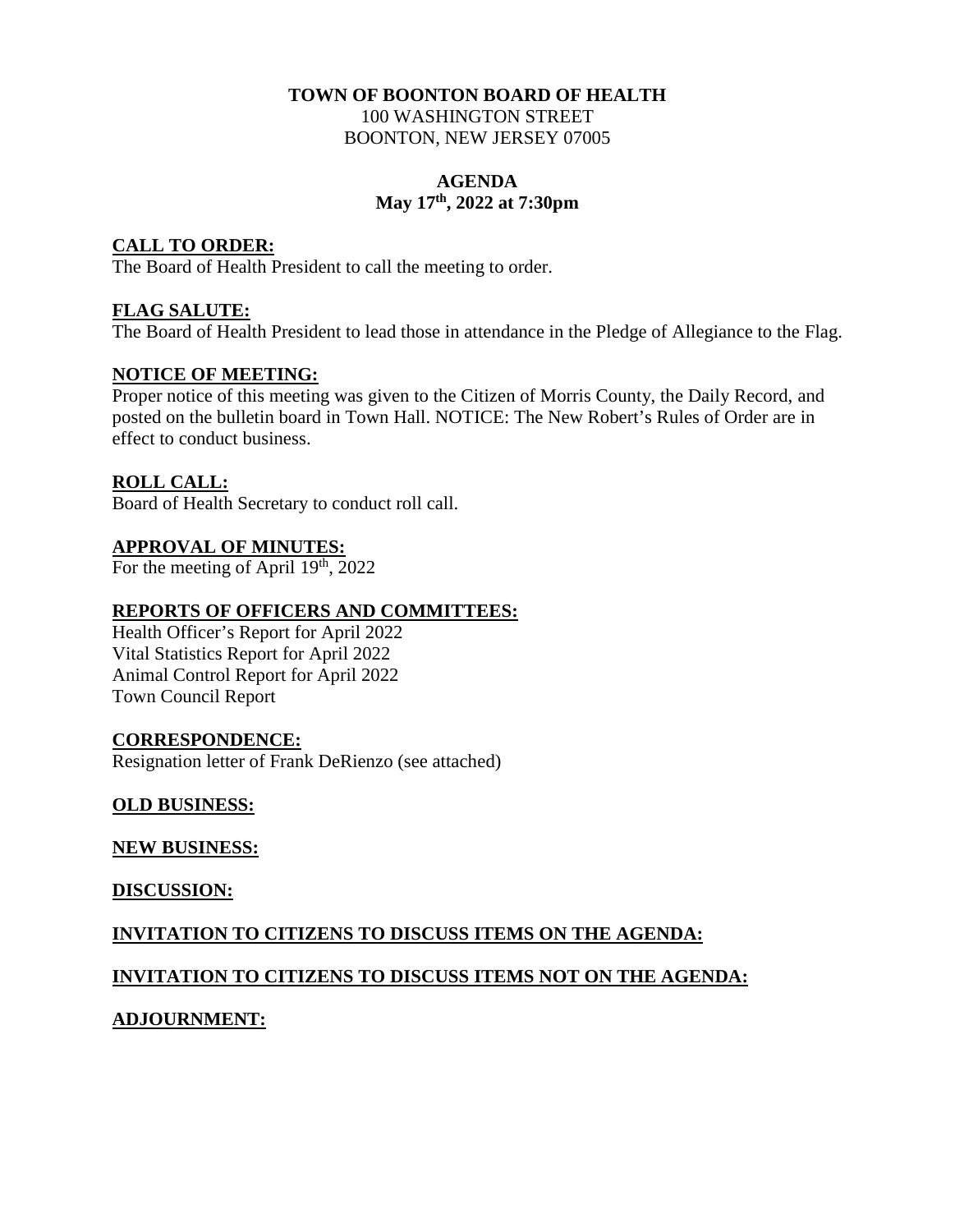### **Boonton Registrar Monthly Report Department of Vital Statistics**

 $\hat{y}_{i}$ 

 $\widetilde{\mathcal{M}}$ 

|                                           | <b>APRIL</b> | 2022         |                   |              |
|-------------------------------------------|--------------|--------------|-------------------|--------------|
| Description                               | # of Items   | Municipal    | State             | Total        |
| <b>Death Certificates</b>                 | 103          | \$<br>570.00 |                   | \$<br>570.00 |
| <b>Birth Certificates</b>                 |              |              |                   | \$           |
| <b>Marriage Certificates</b>              |              |              |                   | \$           |
| Other (insert below):                     |              |              |                   |              |
|                                           |              |              |                   | \$           |
| <b>Marriage Licenses</b>                  | 8            | \$<br>24.00  | \$<br>200.00      | \$<br>224.00 |
| <b>Total Fees:</b>                        |              | \$<br>594.00 | \$<br>$200.00$ \$ | 794.00       |
|                                           |              |              |                   |              |
| Quarterly Report (Marriage Licenses Only) |              |              | Quarterly Total   |              |
| 1st Quarter<br>Jan                        | Feb          | Mar          |                   | \$<br>-      |
| 2nd Quarter<br>Apr                        | May          | June         |                   | \$           |
| 3rd Quarter<br>July                       | Aug          | Sept         |                   | \$           |
| 4th Quarter<br>Oct                        | Nov          | Dec          |                   | \$           |

 $2022 \text{ Total }$ 

 $\overline{a}$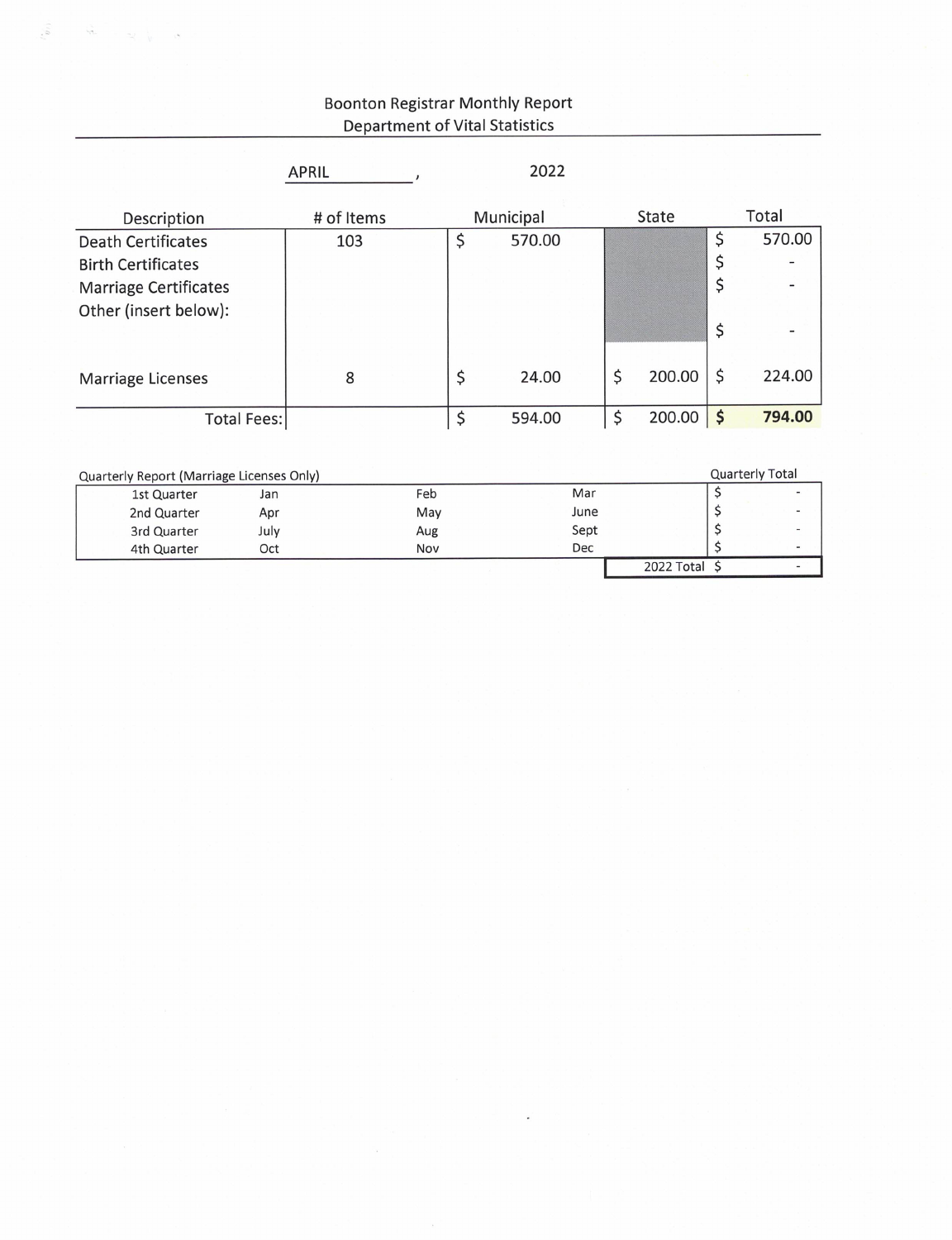#### VITAL STATISTICS RECEIPTS 20798 - 20800

| RECEIPT | Date         | Name/Address         | <b>Marriage Applications</b> | Marriage License copies | Death Certfiicates | <b>ITOTAL</b> | Check |
|---------|--------------|----------------------|------------------------------|-------------------------|--------------------|---------------|-------|
| 20798   | 26-Apr Petit |                      | 281                          |                         |                    | 28,00         | 189   |
| 20799   |              | 28-Apr Ahmed-Khan    | 28                           |                         |                    | 28.00         |       |
| 20800   |              | 28-Apr Bonner/Willix | 281                          |                         |                    | 28.00         |       |
|         |              |                      |                              |                         |                    | 84.00         |       |

 $1000$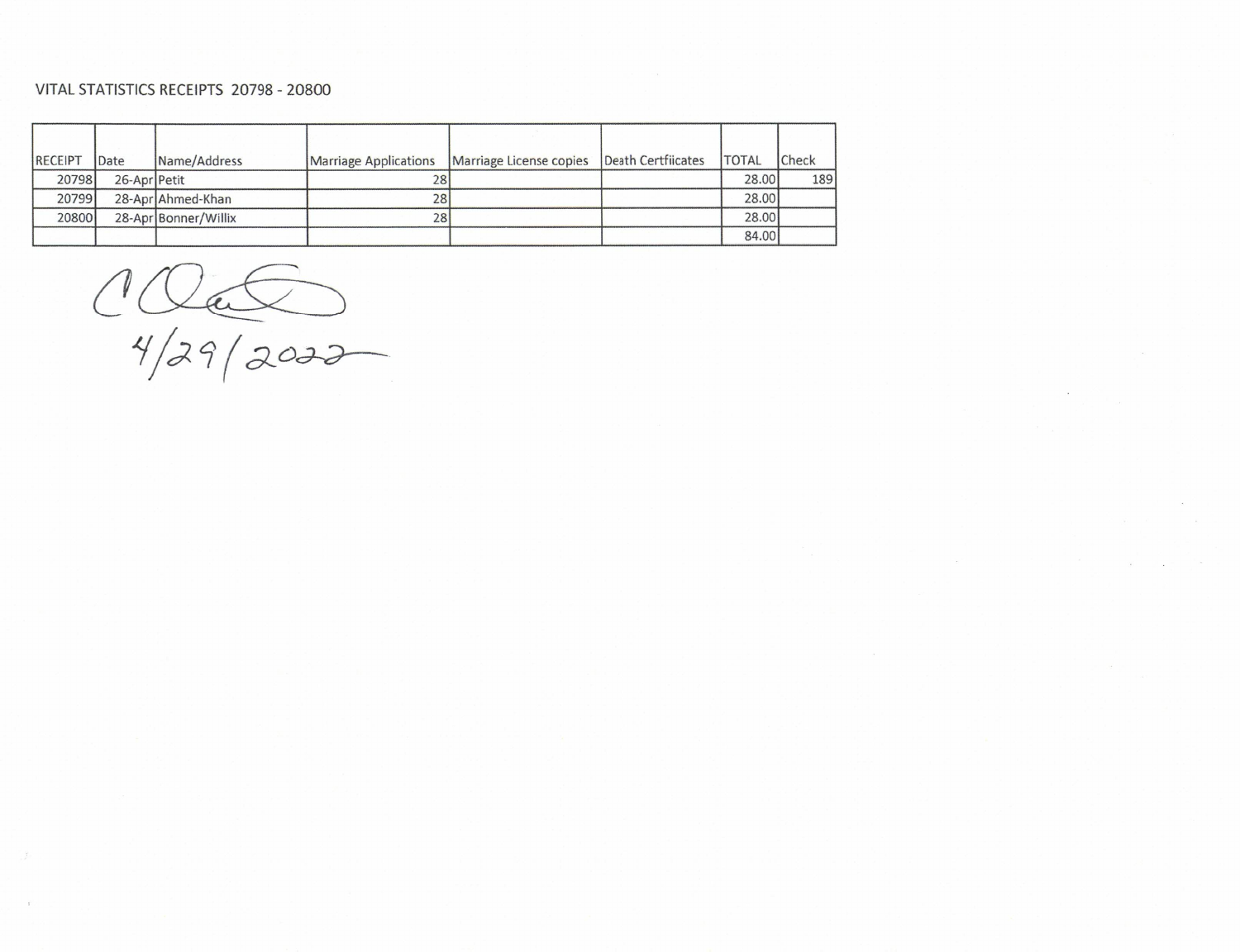#### VITAL STATISTICS RECEIPTS 20793-20797

MARRIAGE 20793-20797 Date: 04/21/22 01:28 PM THU Amt: 125.00 CS/CK#:112 Ref Num: 16844 Seq: 15 to 17

| <b>IRECEIPT</b> | Date | Name/Address         | Marriage Applications | Marriage License copies | Death Certfiicates | <b>TOTAL</b> | Check |
|-----------------|------|----------------------|-----------------------|-------------------------|--------------------|--------------|-------|
| 20793           |      | 1-Apr Molina/Avila   | 28                    |                         |                    | 28.00        |       |
| 20794           |      | 8-Apr Bagnoli        | 28                    |                         |                    | 28.00        |       |
| 20975           |      | 19-Apr Hannon        | 28                    |                         |                    | 28.00        | 112   |
| 20796           |      | 19-Apr Diakos        | 28                    |                         |                    | 28.00        |       |
| 20797           |      | 20-Apr Dencker/Dathe | 28                    |                         |                    | 28.00        | 114   |
|                 |      |                      |                       |                         |                    |              |       |
|                 |      |                      |                       |                         |                    | 140.00       |       |

Cyntu & Ot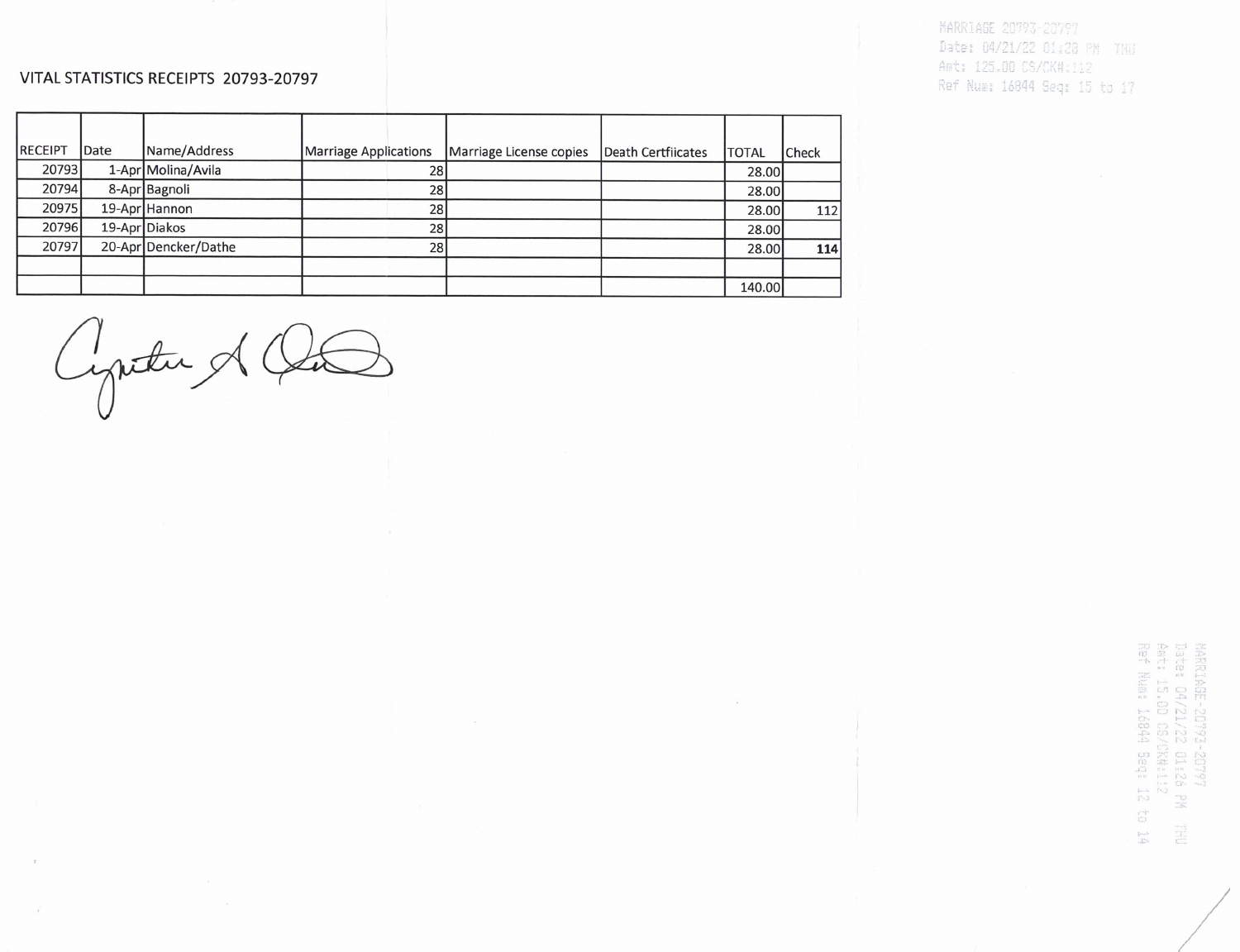# Boonton Animal Control Activity Carl Dula

# April 2022

1 9:00 AM, Police

I was notified of a dog bite incident that occurred 3/30. Office Waddilove had a walk in around 3:15PM on 3/31 to report this. Reference report for Case Number 22-00564. All persons were playing video games when Quadeem Decosta was bitten on his right thigh, and Sebastian Bruno was bitten on his right elbow. Dog owner Alexa Bertono states the dog was frightened by the sudden moves of both individuals. Both those bitten went to St. Clares Hospital for treatment. I have left message for Ms Bertono requesting she email proof of rabies vaccination and licensing in Florham Park. She stated to Police that she accepts blame for the incident and agrees to pay the medical bills of those bitten. She did email proof of a rabies vaccination, but the dog is not licensed.

6 10:45 AM, Call to HD

Gabriella Lopes, 11 Jinella Court, 973-818-2870

She states her daughter (Ava 16 years old) had been sleeping in a room with a bat for possibly several days. They think it first appeared last week, but did not see it for sure then, just heard the noises. Yesterday the daughter saw the bat and the father killed it with a tennis racket. I picked up the bat and it is being submitted for rabies testing. Given the number of days involved I advised the mother that she have her daughter start PEP, and I would advise her of the result of the test as soon as we have them. NJ HD indicates we should have results on Friday. Test results came back inconclusive. I advised the mother of the result and suggested her daughter complete the series of shots. She said she would. Followed up a few days later and the daughter is fine.

- 13 11:30 PM, Police Dispatch 25 Cooper Drive Resident report a raccoon in the attic. I advised we do not respond to animals in the attic.
- 15 12:30 PM, Police Dispatch **(HOLIDAY)**

 Tally, 158 Overlook Ave, 973-518-0370 Resident advises neighbors (Eric Gutbrod, 174 Overlook Ave, 973-335-7327) dog (licensed #216) bit her dog while it was in her yard. Neighbor was walking his dog on leash near backyard fence of 158 when his dog reached between fencing and bit the dog in its backyard. Both parties involved spoke and Gutbrod agreed to pay for the injuries to other dog. Two dogs at 158 Overlook are not licensed. Tally promised to do it next week.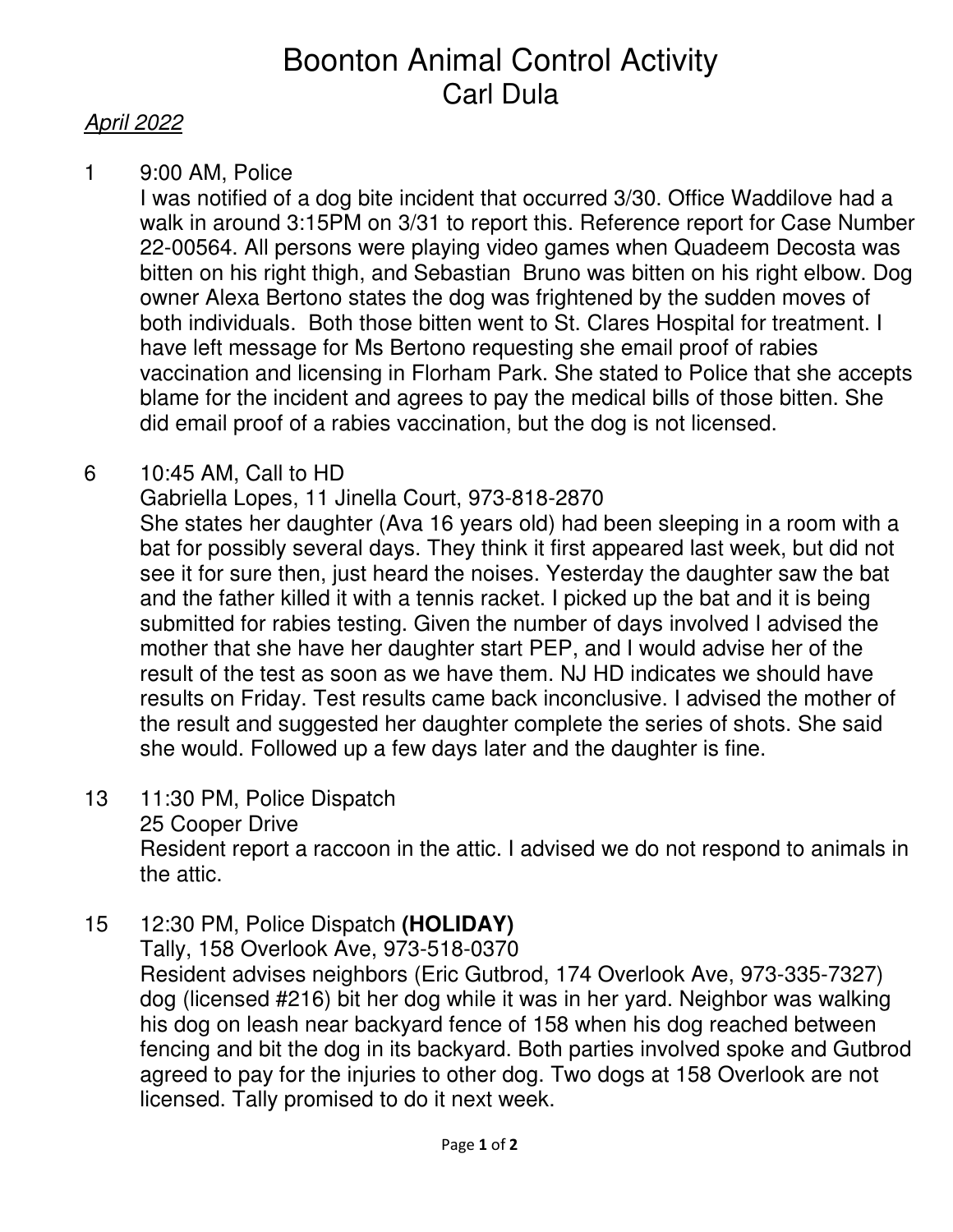- 17 Completed writing 125 summons for unlicensed dogs. At \$55 each the value to the town is \$6,875.
- 27 12:15 PM, from HD Greg Wilson, 126 Lake Ave I went to address to resolve issue with licensing of dog Athena. Person was not home so I left a notice requesting they email proof of a rabies vaccination.
- 30 12:00 PM, follow up Greg Wilson, 105 Park Ave Person moved from Lake Ave to this location. Athena is getting a rabies shot this week and he will provide proof after that happens. Do can then be licensed.

1:00 PM, Police Dispatch

 Police advise a fox with mange roaming the neighborhood around 121 Wilson Street.